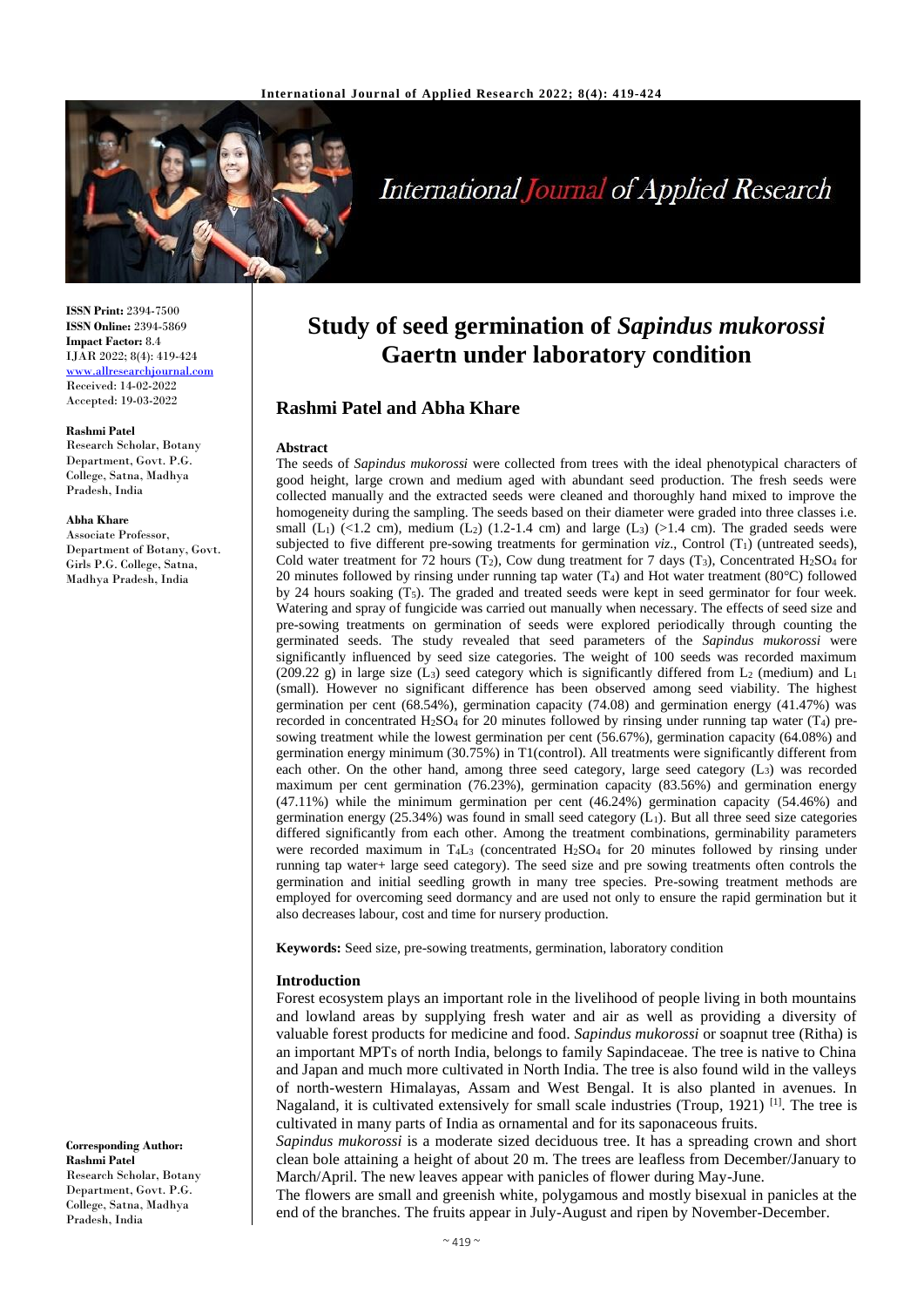These are solitary, round nuts 22.5 cm diameters, fleshy, yellowish brown in colour. Seeds are 0.8-1.3 cm in diameter, enclosed in a black, smooth and hard globose covering. The fruits are collected from the trees during winter months for seeds and or sale in the market as soap nut. The seeds retain their viability for one to two years. Occasionally, the tree come up from the self-sown seeds and can also be raised artificially by direct sowings or by transplanting the nursery raised seedlings.

The dried fruits of 'Ritha' are most valuable part of the plant. Its fleshy portion contain saponin, which is a good substitute for washing soap and as such is used for the preparation of quality shampoos, detergents (Bahar and Singh,  $2007$ <sup>[2]</sup>. Soap nuts have medicinal value as an expectorant, emetic, contraceptive and for treatment of excessive salivation, epilepsy, psoriasis, head lice and migraines. Soap nut inhibit tumor cell growth. Soap nut are among the list of herbs and minerals in Ayurveda. Nuts are used in ayurvedic medicine for the treatment of eczema and psoriasis.

Among various factors responsible for successful plantation programme, use of quality seeds in terms of genetic and physical attributes is of paramount importance. The seed size have been found to have a marked bearing on the quality of the nursery stock in numerous species and *Sapindus mukorossi* need not necessarily provide an exception to this. It is therefore, worthwhile to determine the optimum seed size for improving the physical quality of the seedlings.

In *Sapindus mukorossi*, the seeds have mechanical dormancy caused by hard seed coat (Troup, 1921) [1]. Presowing treatment methods are employed for overcoming seed dormancy in many species. Pre-treatment methods have to be adjusted for individual species and seed lots depending upon experiment, knowledge, practices and experience (Schmidt, 2000)<sup>[3]</sup>. Knowledge of biology and physiology of a seed helps in identifying the nature of specific seed problems and probable pre-treatment method for breaking seed dormancy (Bhardwaj and Chakraborty,  $1994$ <sup>[4]</sup>. Physical dormancy differs between species, stage of maturity and degree of drought; pre-treatment must be adjusted consequently. Physical dormancy may be overcome by manual scarification of the seed coat by piercing, nicking, chipping, filing or burning with the help of knife, needle, hot wire burner, abrasion paper (Catalan and Macchiavelli, 1991)  $[5]$ , Hot water treatment or acid treatment (Kobmoo and Hellum, 1984; Khasa, 1992)<sup>[6-7]</sup>. Seed treatments are applied to ensure faster and uniform germination rates.

*Sapindus mukorossi* importance lies in the sale of fruits, which are mainly sold in the local market. A number of farmers are earning livelihood by marketing and selling the fruits from their planted trees. As the domestication and cultivation started the demand for quality seedling during planting time is very high. But low, delayed and uneven germination has created problem in raising seedling in nursery. Therefore, the present study has been designed to explore the enhanced seed germination as well as growth performance of *Sapindus mukorossi* under different easily applicable pre-sowing treatments.

#### **Materials and Methods**

The present investigation was conducted in the laboratory of the Department of Botany, Govt. P.G. College Satna (M.P.) India. The seeds of *Sapindus mukorossi* were collected from trees with the ideal phenotypical characters of good height, large crown, and medium aged with abundant seed production. The seeds were collected from the forest Nursery of Panna district. The fresh seeds were collected manually and packed in gunny bags and brought to laboratory. The extracted seeds were cleaned and thoroughly hand mixed to improve the homogeneity during the sampling. The seeds based on their diameter were graded into three classes i.e. small  $(L_1)$  (<1.2 cm), medium  $(L_2)$  $(1.2-1.4 \text{ cm})$  and large  $(L_3)$  (>1.4 cm).

The graded seeds were subjected to five different presowing treatments for germination  $viz.$ , Control  $(T_1)$ (untreated seeds), Cold water treatment for 72 hours  $(T_2)$ , Cow dung treatment for 7 days  $(T_3)$ , Concentrated H<sub>2</sub>SO<sub>4</sub> for 20 minutes followed by rinsing under running tap water  $(T_4)$  and Hot water treatment (80 $^{\circ}$ C) followed by 24 hours soaking  $(T_5)$ .

The seeds were kept in germination trays under seed germinator for four week. Watering and spray of fungicide was carried out manually when necessary. The effects of seed size and pre-sowing treatments on germination of seeds were explored periodically through counting the germinated seeds. The following seed and germination parameters were recorded in laboratory condition.

# **100 seed weight (g)**

One hundred freshly harvested and graded seeds were randomly selected in three replications and weighed. The mean of these weights was taken to get average weight of a 100 seeds as per ISTA method (ISTA, 1966)<sup>[8]</sup>.

# **Seed viability (%)**

Seed viability was determined by using Tetrazolium staining test (Bonner, 1974)  $[9]$ , which indicate the presence of live tissue. One per cent solution of TTC (2, 3, 5 Triphenyl Tetrazolium Chloride) is applied to fully imbibed seeds, which was cut and opened lengthwise without damaging the embryo. The seeds were left over night for 18 to 24 hrs in the dark at 30°C.

The live embryo, cotyledons and other tissue stained red indicated that the seeds are viable and unstained embryo is non-viable. The seeds were thereafter evaluated as viable and non- viable in percentage.

Seed viability (%)  $=\frac{\text{Number of viable seeds}}{\text{Total number of seeds}} \times 100$ 

# **Germination per cent (GP)**

Germination per cent was calculated as the total number of seeds germinated at the end of experiment out of the total seeds sown in each treatment.

$$
Germanation (\%) = \frac{Number\ of\ seeds\ germinated}{Total\ number\ of\ seeds\ sown} \times 100
$$

# **Germination capacity (%)**

The cumulative number of seeds that germinated during the 28 days of test period plus the number of viable seeds at the end of the test expressed in percentage.

# **Germination energy (%)**

Germinating energy (GE) was calculated on the basis of the percentage of the total number of seeds that had germinated when the germination reached its peak.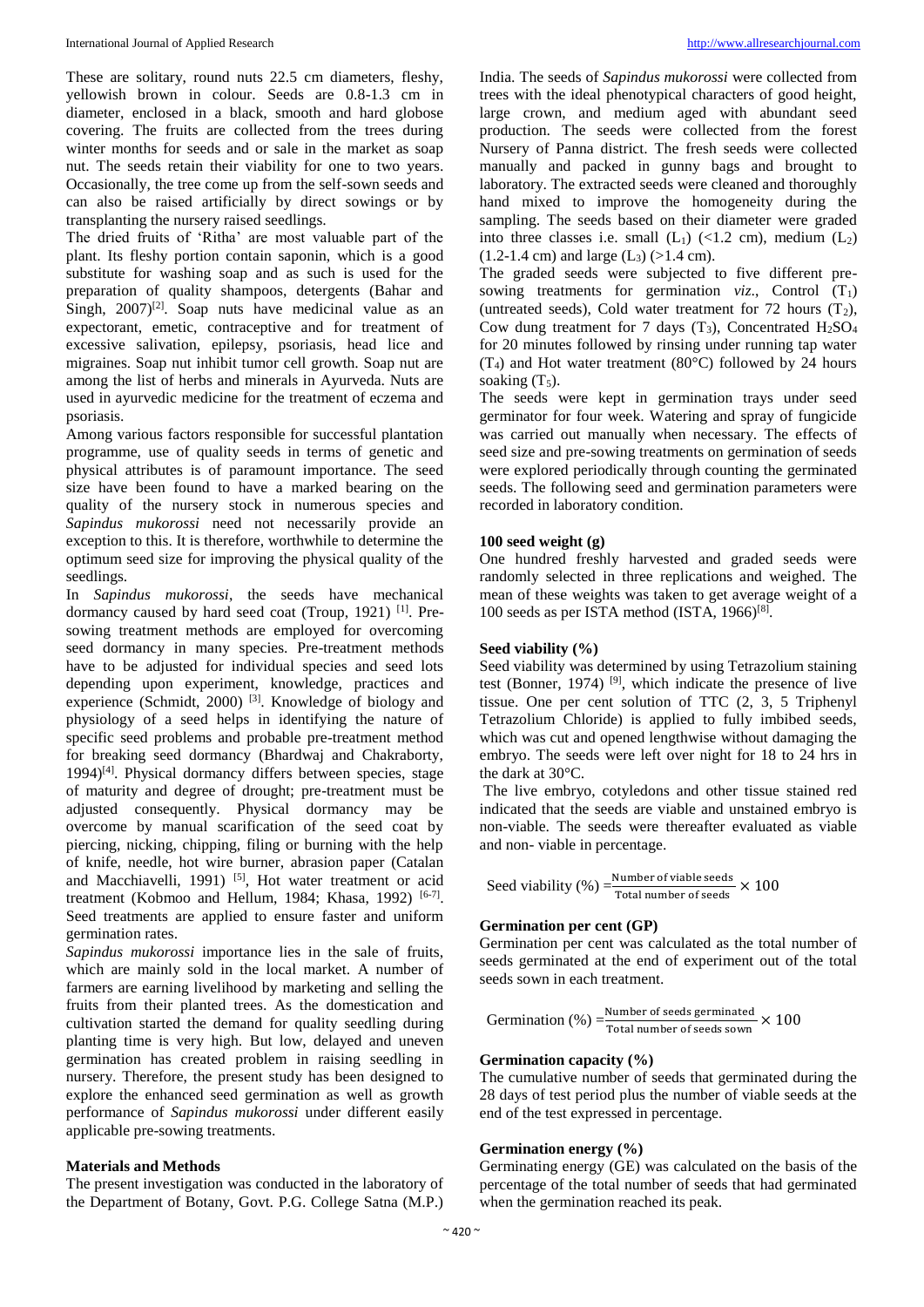GE (%) =  $\frac{\text{Number of seeds germinated up to time of peak germination}}{\text{4.100}} \times 100$ Total number of seed sown

The experiment was arranged in a completely randomized design with three replications and 30 seeds per replicate.

Seed germination was recorded daily up to 28 days after kept under seed germinator.

The least significant difference at 5% level was used for testing the significant differences among treatments. Significance of difference between seed size categories and treatments was tested by ANOVA.

# **Results and Discussion**

The results emerging from the investigation have been presented under following heads:

# **Seed weight and seed viability**

Seed parameters of the *Sapindus mukorossi* seeds were significantly influenced by seed size categories. The weight of 100 seeds was recorded maximum (209.22 g) in large size  $(L_3)$  seed category which is significantly differed from  $L_2$  (medium) and  $L_1$  (small). The maximum seed viability  $(90\%)$  was recorded in  $L_3$  (large size) and minimum (80%) in  $L_1$  (small size). However no significant difference has been observed among seed viability (Table 1).

**Table 1:** Effect of seed size on 100 seed weight and viability of freshly collected seeds of *Sapindus mukorossi.*

| Category       | 100 Seed Weight (g) | Viability $(\% )$ |
|----------------|---------------------|-------------------|
| $L_1(Small)$   | 121.31              | 80.00 (8.95)      |
| $L_2$ (Medium) | 162.82              | 87.78 (9.36)      |
| $L_3$ (Large)  | 209.22              | 90.00 (9.48)      |
| CD(0.05)       | 3.488               | NS                |

Note: Figures given in parenthesis are square root transformed values

# **Germination percent (GP)**

The mean maximum germination (68.54%) was recorded in  $T_4$  (concentrated H<sub>2</sub>SO<sub>4</sub> for 20 minutes followed by rinsing under running tap water) followed by  $T_3$  (cow dung for 7 days) pre-sowing treatment while the minimum per cent germination was recorded in  $T_1$  (control) (56.67%). All treatments were significantly different from each other. On the other hand, among three seed category, large seed category  $(L_3)$  was recorded mean maximum per cent germination (76.23%) while the least germination per cent  $(46.24\%)$  was found in small seed category  $(L_1)$ . But all three seed size categories differed significantly from each other. Among the treatment combinations, maximum germination (81.12%) was recorded in  $T_4L_3$  and minimum germination (38.88%) was recorded in  $T_1L_1$  (Table 2).

| Table 2: Effect of seed size and pre-sowing treatments on germination (%) of Sapindus mukorossi under laboratory condition. |  |  |  |  |  |
|-----------------------------------------------------------------------------------------------------------------------------|--|--|--|--|--|
|-----------------------------------------------------------------------------------------------------------------------------|--|--|--|--|--|

| <b>Category Treatments</b> | L1              | $\mathbf{L}_2$ | L <sub>3</sub> | Mean          |
|----------------------------|-----------------|----------------|----------------|---------------|
| $T_1$                      | 38.88 (38.57)   | 58.89 (50.10)  | 72.22 (58.18)  | 56.67 (48.96) |
| T <sub>2</sub>             | 43.33 (41.13)   | 61.11(51.40)   | 74.44 (59.62)  | 59.63 (50.72) |
| $T_3$                      | 50.00 (44.97)   | 67.76(55.41)   | 77.76 (61.86)  | 65.17 (54.08) |
| $\rm T_4$                  | 53.33 (46.89)   | 71.11 (57.47)  | 81.12 (64.24)  | 68.54 (56.21) |
| T <sub>5</sub>             | 45.55 (42.43)   | 65.55 (54.04)  | 75.55 (60.35)  | 62.22(52.27)  |
| Mean                       | 46.24 (42.81)   | 64.89 (53.68)  | 76.23 (60.84)  |               |
|                            | Treatment $(T)$ |                |                | 1.32          |
| CD(0.05)                   | Category $(L)$  |                | 1.02           |               |
|                            | T x L           |                | 2.28           |               |

**Note:** Figures in the parentheses are arc- sine transformed values

# **Germination capacity (%)**

Germination capacity also differs significantly due to seed size categories and pre-sowing treatments. Among different pre sowing treatment, the mean germination capacity was maximum (74.08%) in  $T_4$  (concentrated  $H_2SO_4$  for 20 minutes followed by rinsing under running tap water) followed by  $T_3$  (cow dung treatment for 7 days) while it was recorded minimum (64.08%) in  $T_1$  (control). Among three seed category, large sized seeds  $(L_3)$  gave maximum germination capacity (83.56%) while minimum germination capacity (54.46%) was observed in small seed category  $(L_1)$ . Among various treatment combinations maximum germination capacity was recorded in  $T<sub>4</sub>L<sub>3</sub>$  (88.88%) which was statistically at par with  $T_3L_3$  (87.77%) whereas the lowest germination capacity was recorded in  $T<sub>1</sub>L<sub>1</sub>$  (48.88%) treatment combination (Table 3).

# **Germination energy (%)**

Germination energy also differs significantly due to seeds size categories and pre-sowing treatments. The pre-sowing treatments  $T_4$  and  $T_3$  registered maximum germination energy with the value of 41.47% and 40.00%, respectively, whereas, it was recorded minimum in  $T_1$  and  $T_2$  with a value of 30.75% and 32.23%, respectively. On the other hand among various seed categories, L<sup>3</sup> registered maximum germination energy with a value of 47.11% and it was recorded minimum in  $L_1$  seed category with a value of  $25.34\%$ . Among different treatment combinations,  $T_4L_3$ performed best with highest germination energy (54.43%) which was statistically at par with  $T_3L_3$  (52.21%) while  $T_1L_1$ and  $T_2L_1$  recorded the poorest germination energy with a value of 20.01% and 22.23%, respectively (Table 4).

**Table 3:** Effect of seed size and pre-sowing treatments on germination capacity (%) of *Sapindus mukorossi* under laboratory condition.

| <b>Category Treatments</b> | L1            | $\mathbf{L}_2$ | Lз            | Mean          |
|----------------------------|---------------|----------------|---------------|---------------|
|                            | 48.88 (44.35) | 65.55 (54.06)  | 77.77 (61.89) | 64.08 (53.44) |
| T <sub>2</sub>             | 52.22 (46.28) | 67.77(55.43)   | 81.11 (64.26) | 67.03 (55.32) |
| $T_3$                      | 56.66 (48.83) | 72.22 (58.20)  | 87.77 (69.58) | 72.22 (58.88) |
| T <sub>4</sub>             | 58.89 (50.14) | 74.44 (59.64)  | 88.88 (70.57) | 74.08 (60.12) |
| T <sub>5</sub>             | 55.55 (48.19) | 72.22 (59.64)  | 82.22 (65.08) | 70.00 (57.16) |
| Mean                       | 54.46 (47.56) | 70.44 (57.11)  | 83.56 (66.28) |               |
| CD(0.05)                   | Treatment (T) |                |               | 1.29          |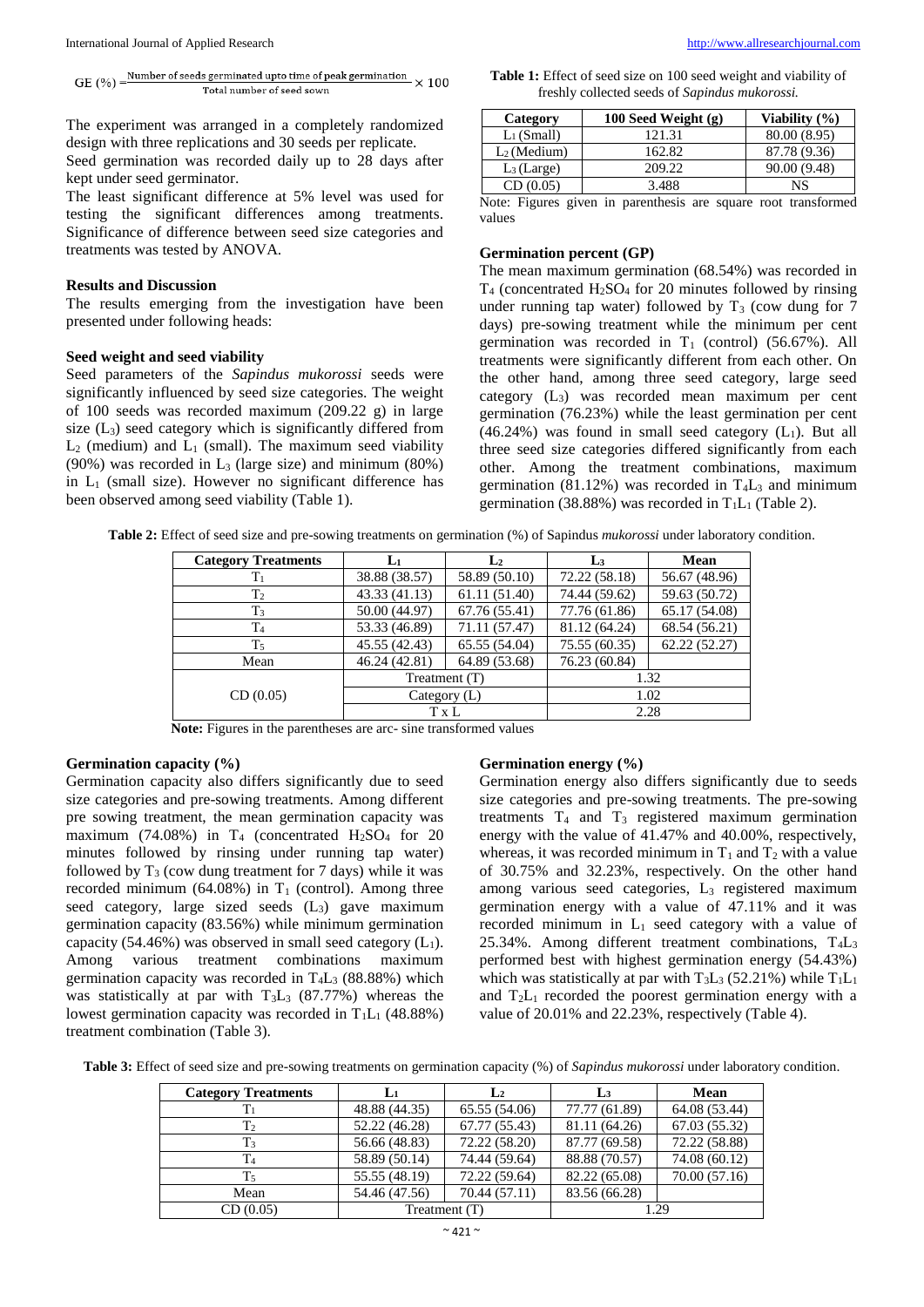| <b>Service Control</b><br>--- | .00          |
|-------------------------------|--------------|
| <b>**</b>                     | ---<br>$  -$ |
|                               |              |

**Note:** Figures in the parentheses are arc- sine transformed values

**Table 4:** Effect of seed size and pre-sowing treatments on germination energy (%) of *Sapindus mukorossi* under laboratory condition.

| <b>Category Treatments</b> | L۱             | $\mathbf{L}_2$ | Lз            | <b>Mean</b>   |
|----------------------------|----------------|----------------|---------------|---------------|
| $T_1$                      | 20.01 (26.56)  | 31.11 (33.87)  | 41.11 (39.85) | 30.75 (33.41) |
| T <sub>2</sub>             | 22.23(28.2)    | 32.22 (34.56)  | 42.22 (40.51) | 32.23 (34.38) |
| $T_3$                      | 28.89 (32.49)  | 38.89 (38.66)  | 52.21 (46.24) | 40.00(39.2)   |
| T <sub>4</sub>             | 30.00(33.3)    | 40.00 (39.22)  | 54.43 (47.53) | 41.47 (39.97) |
| T <sub>5</sub>             | 25.55 (30.35)  | 35.55 (36.57)  | 45.55 (42.42) | 35.55 (36.45) |
| Mean                       | 25.34 (30.14)  | 35.55 (36.56)  | 47.11 (43.32) |               |
|                            | Treatment (T)  |                | 1.00          |               |
| CD(0.05)                   | Category $(L)$ |                | 0.77          |               |
|                            | $T \times L$   |                | 1.72          |               |

**Note:** Figures in the parentheses are arc- sine transformed values

Seed weight varied significantly among different seed size categories, maximum seed weight was recorded in large seeds  $(L_3)$  and minimum in small seeds  $(L_1)$ . This may be due to the reasons for the difference in the seed weight may be ascertained due to seed size variation. The seed size usually reflects the comparative nutrient pool and energy of a seed which affects the future growth and development. The bigger seed size and more seed weight contain more amount of reserve food material in contrast to smaller seed (Athaya, 1985)  $[10]$ . These results are in line with the findings of Gurunathan *et al.,* (2009) [11] for *Jatropha curcas*. Similar results have also been reported for *Emblica officinalis, Syzygium cumini, Zizyphus mauritiana* and *Tamarindus indica* (Parameswari and Srimathi, 2009)<sup>[12]</sup> and *Pongamia pinnata* (Manonmani *et al.,* 1996) [13] .

Seed viability found non-significant among different seed size categories though maximum seed viability was recorded in large seeds  $(L_3)$  and minimum in small seeds. Viability of seed is much affected by the stage of maturity reached at the time of its collection (Bonner, 1974)  $[14]$ , its moisture content and the temperature to which it is exposed (Mathur *et al.*, 1984)<sup>[15]</sup>.

Germination per cent varied significantly among seed size categories and pre-sowing treatments. The maximum germination was recorded for  $L_3$  (76.23%) and  $T_4$  (68.54%) while minimum germination was recorded in  $L_1$  (46.24%) and  $T_1$  (56.67%) (Fig. 1). Seed size has affected the seed germination significantly (Baldwin, 1942). Generally large seed germinate faster and more completely than smaller ones due to more endosperm nutrient pool. Hence variation in germination may be due to the significant differences observed in seed dimensions and weight. In general, it was recorded that germination per cent increased with the size and weight of seed.



**Fig 1:** Graph analysis of effect of seeds size and pre-sowing treatment on germination (%) of *sapindus mukorossi*

The variation among the seeds size categories with respect to germination per cent have been earlier reported in *Sapindus emerginatus* (Venkatesh and Nagarajaiah, 2010; Suresha et al., 2007)<sup>[16-17]</sup>, *Jatropha curcas* (Singh and Saxena, 2009) [18] and *Leucaena leucocephala* (Sharma and Sood, 1990)<sup>[19]</sup>.

The seeds of *Sapindus mukorossi* derived from the same lot responded differently to the different pre-sowing treatments under laboratory conditions. This may partly be explained on account of favourable condition in the germinator. Out of the five pre-sowing treatments studied, concentrated H<sub>2</sub>SO<sub>4</sub> for 20 minutes followed by rinsing under running tap water (T4) resulted in to higher germination. The concentrated

H2SO<sup>4</sup> soften the seed coat causing uniform inflow of water and unrestricted expansion of embryo. Increased germination have also been reported in Albizia lebbek and *Cassia siamea* (Agboola *et al*., 2005) [20] , *Quercus leucotrichophora* (Gautam and Bhardwaj, 2001) [21]. The interaction between seed size and pre-sowing treatment, recorded the maximum germination per cent in large sized seeds  $(L_3)$  when treated with conc.  $H_2SO_4$  for 20 minutes, similar observations were obtained in *Albizia lebbek* (Mutha *et al.,* 2004) [22] and *Albizia richardiana* (Roy and Pathak, 1983) [23] .

Germination capacity also differs significantly due to seed size categories and pre-sowing treatments. The highest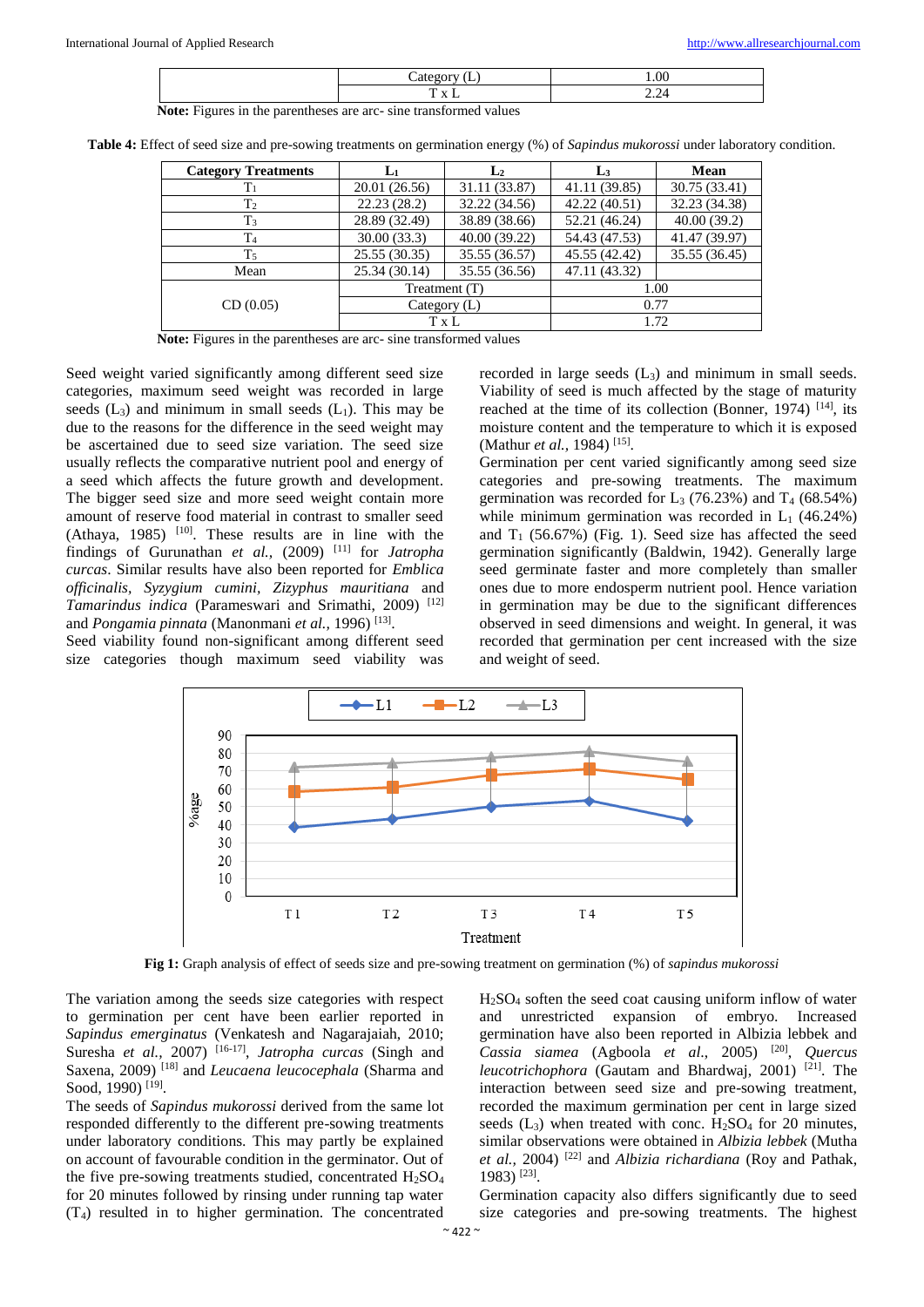germination capacity was recorded in  $L_3$  (83.56%) and  $T_4$ (74.08%) while minimum in  $L_1$  (54.46%) and  $T_1$  (64.08%) (Fig. 2). The results are in harmony with the findings in

*Eucalyptus globulus* (Humara *et al.,* 2002) [24] and *Eucalyptus citriodora* (Aguiar and Nakane, 1983)<sup>[25]</sup>.



**Fig 2:** Graph analysis of effect of seed and size and pre-sowing treatment on germination capacity (%) of *sapindus mukorossi*



**Fig 3:** Graph analysis of effect of seed and size and pre-sowing treatment on germination energy (%) of *sapindus mukorossi*

Germination energy also differs significantly due to presowing treatments and seeds size categories (Fig. 3). Highest germination energy was recorded in  $T_4$  (41.47%) and  $L_3$  (47.11%) while minimum in  $L_1$  (25.34%) and  $T_1$ (30.75%). Large size seed varied significantly with respect to germination energy. The results are in harmony with the findings reported in *Jatropha curcas* (Singh and Saxena, 2009) [18] , *Albizia lebbek* (Kumar *et al*., 2001) [26] and Eucalyptus citriodora (Aguiar and Nakane, 1983)<sup>[25]</sup>. However, the effect of pre-sowing treatments also varied significantly with reference to germination energy. The results are in harmony with those reported in *Ribes orientale* (Sharma *et al*., 2005) [19] and *Terminalia bellerica* (Chakraborty *et al.*, 1992)<sup>[27]</sup>.

Seed size is an important characteristic of seed quality as seed size has been shown to affect germination per cent, germination energy, and germination capacity, emergence rate, seed vigour, success of establishment, and growth. The seed size and pre sowing treatments often controls the germination and initial seedling growth. In seed size category, large seeds size gave maximum germ inability parameters than the small seeds. Among per-sowing treatments, the highest germination per cent, germination capacity and germination energy was observed in concentrated H2SO<sup>4</sup> for 20 minutes followed by rinsing under running tap water followed by cow dung treatment for 7 days. Pre-sowing treatment methods are employed for

overcoming seed dormancy and used not only to ensure the rapid germination but it also decreases labour, cost and time for nursery production.

# **Acknowledgement**

We are thankful to the forest department of Panna district providing seeds and authority of Govt. P.G. College Satna for providing faculty to carry out this work.

#### **References**

- 1. Troup RS. Siliviculture of Indian trees. Nasik. Govt. of Indian Press, 1921;(3):240.
- 2. Bahar N, Singh VRR. Seed source selection of Sapindus mukorossi in Himachal Pradesh. Indian Forester. 2007;133(6):731-736.
- 3. Schmidt L. Guide of handling of tropical and subtropical forest seeds. Danida Forest Seed Centre. Hunlobaeck, Denmark, 2000, 287.
- 4. Bhardwaj SD, Chakraborty AK. Studies on time of a seed collection, sowing and presowing treatments of Terminalia bellirica Roxb. and Terminalia chebula Retz. Indian Forester. 1994;120(5):430-439.
- 5. Catalan LA, Macchiavelli RE. Improving germination in Prosopis flexuosa D.C. and Prosopis alba Griseb. With hot water treatments and scarification. Seed Science and technology. 1991;19:253-262.